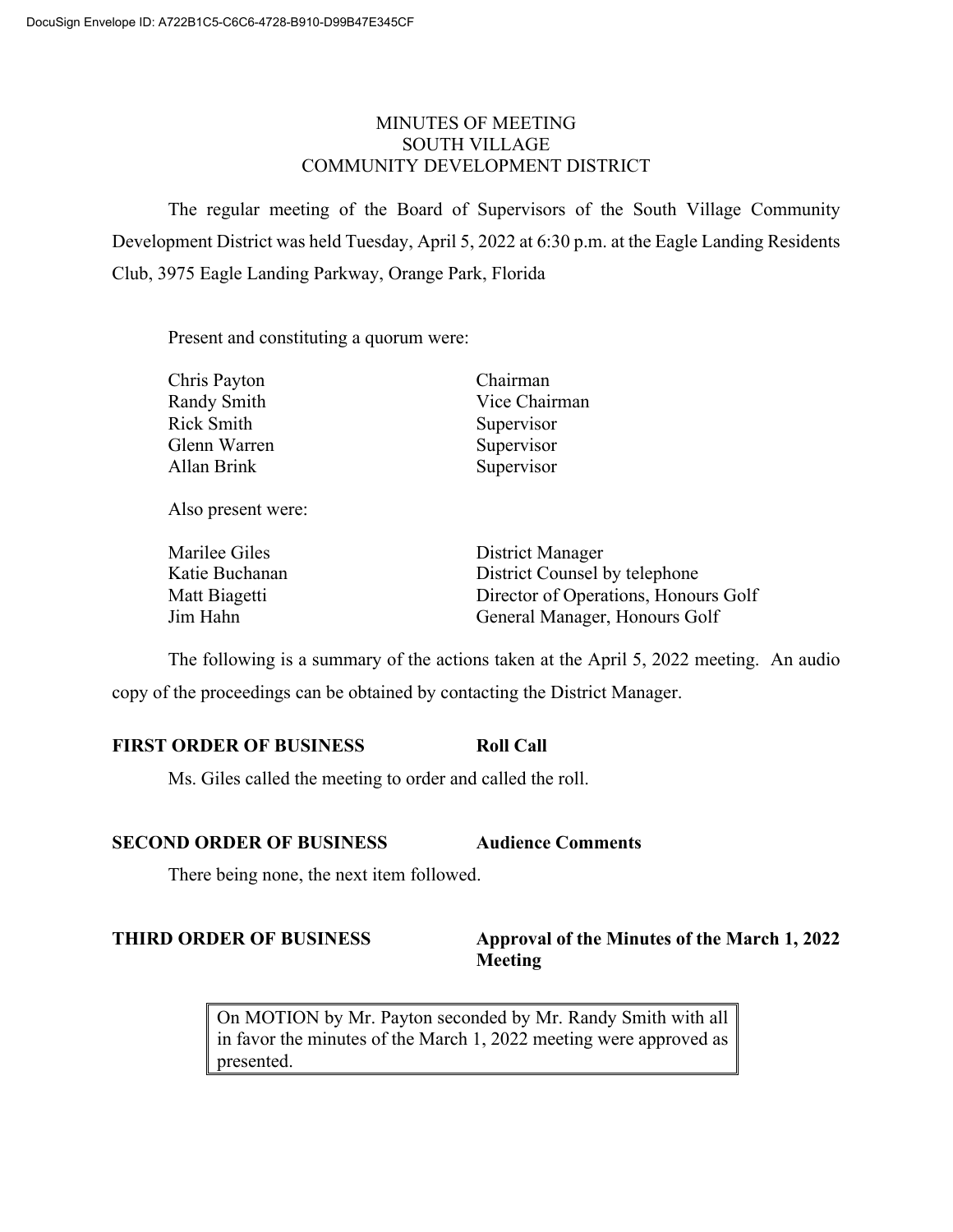### **FOURTH ORDER OF BUSINESS Update Regarding Open Items**

#### **A. Update on Phase 5 Construction**

Mr. Biagetti stated Dream Finders is still working to schedule a curb walk with the county for the second lift of asphalt. There has been no movement on the entry features or anything else.

## **FIFTH ORDER OF BUSINESS Discussion of Sales Office**

Mr. Biagetti stated at the last meeting I was asked what we relied on in the sales center for CDD operations and the big item is the conduits for our fiber cables that connect us to the golf club. Everything feeds from the golf club to all the other outlets with our server along with some smaller items. We will need to run conduit from the club to this building and from the club to the athletic center connecting the athletic center as well. We had tried years ago to fishline through the existing conduit and there are obstructions where we couldn't get through. We talked about having a cloud-based service at some point and that may be something we could skirt around and we are going to check with Jonas as to where they are with that. I know there are cellular options with them, but it is not ideal for what we need.

Mr. Randy Smith stated I expected to have costs to relocate the data service tonight.

Mr. Biagetti stated I did go back and we never had a written quote for it but it was over \$100,000 to run new conduit and fiber between the buildings.

Mr. Randy Smith stated we need competitive quotes to do that.

Mr. Biagetti stated we have worked with Network Cabling Services, a local group, and they wouldn't run the conduit or fiber but working with T&M Electric who came out after Network Cabling Services, it is something they would do.

Mr. Payton asked at the next meeting can we get quotes from a couple companies and talk to Jonas to see what other options they offer and the cost. We also need to know what steps we need to take to assess that area.

Ms. Giles stated I can start talking at the office about developing an assessment methodology and I will check the zoning.

**SIXTH ORDER OF BUSINESS Consideration of Resolution 2022-03 Designating Kutak Rock as Registered Agent and Registered Office**

2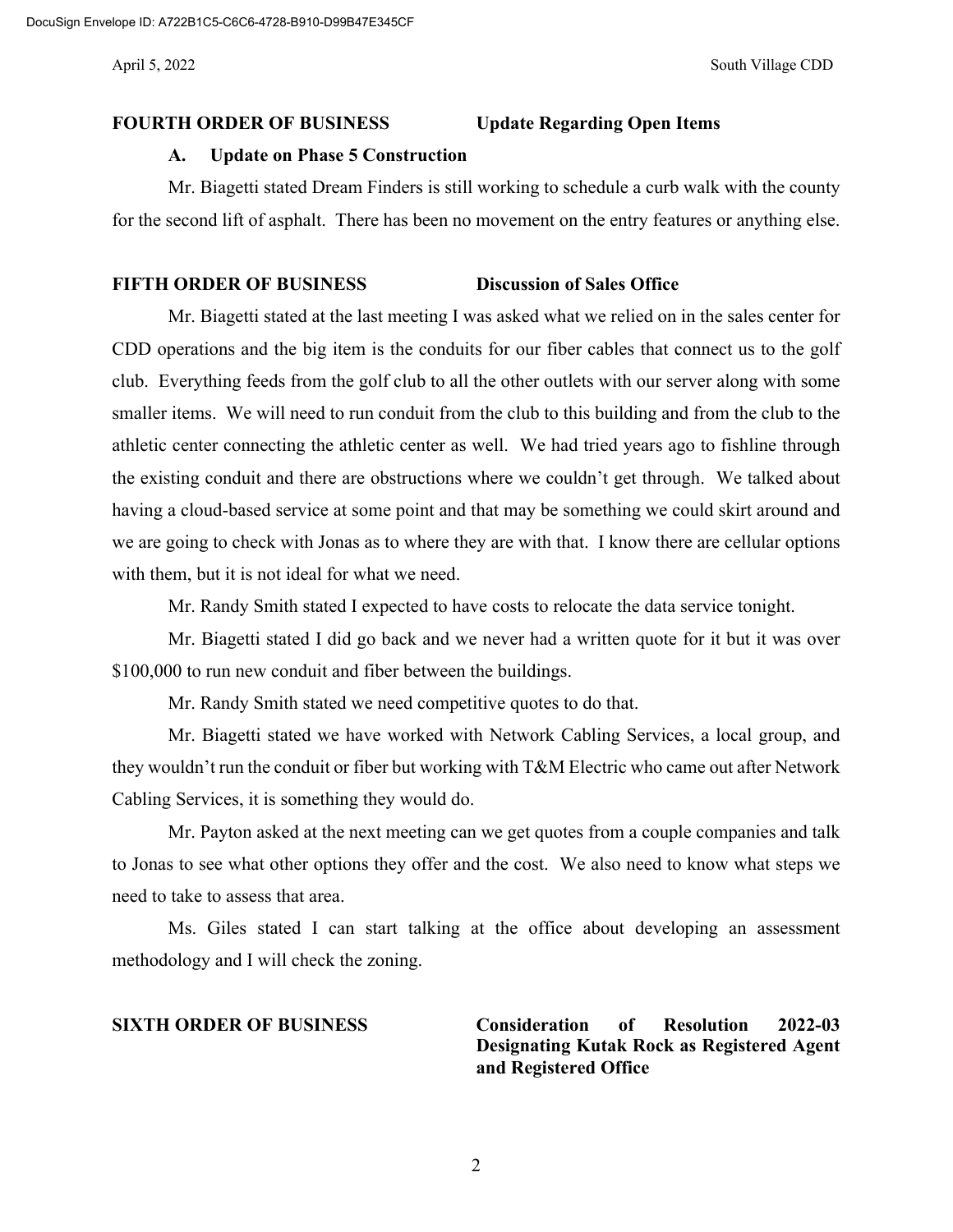On MOTION by Mr. Payton seconded by Mr. Warren with all in favor Resolution 2022-03 was approved.

**SEVENTH ORDER OF BUSINESS Consideration of Resolution 2022-04 Instructing Clay County Supervisor of Elections to Conduct the General Election**

Ms. Giles stated the terms are four-year terms of office, seats 1 Rick Smith, seat 3 Randy Smith and seat 5 is Alan Brink.

> On MOTION by Mr. Payton seconded by Mr. Warren with all in favor Resolution 2022-04 was approved.

## **EIGHTH ORDER OF BUSINESS Discussion to Clarify/Update Clubhouse/Bar Age Restriction**

Mr. Payton stated there was some discussion in emails and this document we are referring to needs to be updated further. This is the same document that has the updates we made to the membership policies. Outside of that there are five mentions of our previous management company, we will make that a little more vague so it just says, management company and I also think the documents speaks of a club as more private in nature than our club is. I will work on updating this document and bring a fresh document outside this discussion tonight to the next meeting.

Mr. Randy Smith stated there are kids in the bar that I don't believe belong there. The restaurant management group said they take up a lot of space and don't provide any revenue for the club or waitstaff and it is an environment that teenagers shouldn't be hanging around in.

Mr. Hahn stated Katie outlined where she thinks legally what we can do and what we should do. When we shut down the kitchen and are primarily the bar, they will not let kids come in there. We control it that way. When we are serving food in the restaurant we haven't enforced any restrictions for them to come in. It is nothing more than we have been dealing with and I think clarification in the policy would help everyone and we will enforce whatever the policy tells us to enforce.

Mr. Payton stated general club rules section item no. 6, parents are responsible for and must control their children with due regard to the wishes and comfort of other members. Children shall not be permitted to run unattended about the facilities of the club and there shall be no excessive lounging or loitering in the golf shop or other facilities of the club by children under 16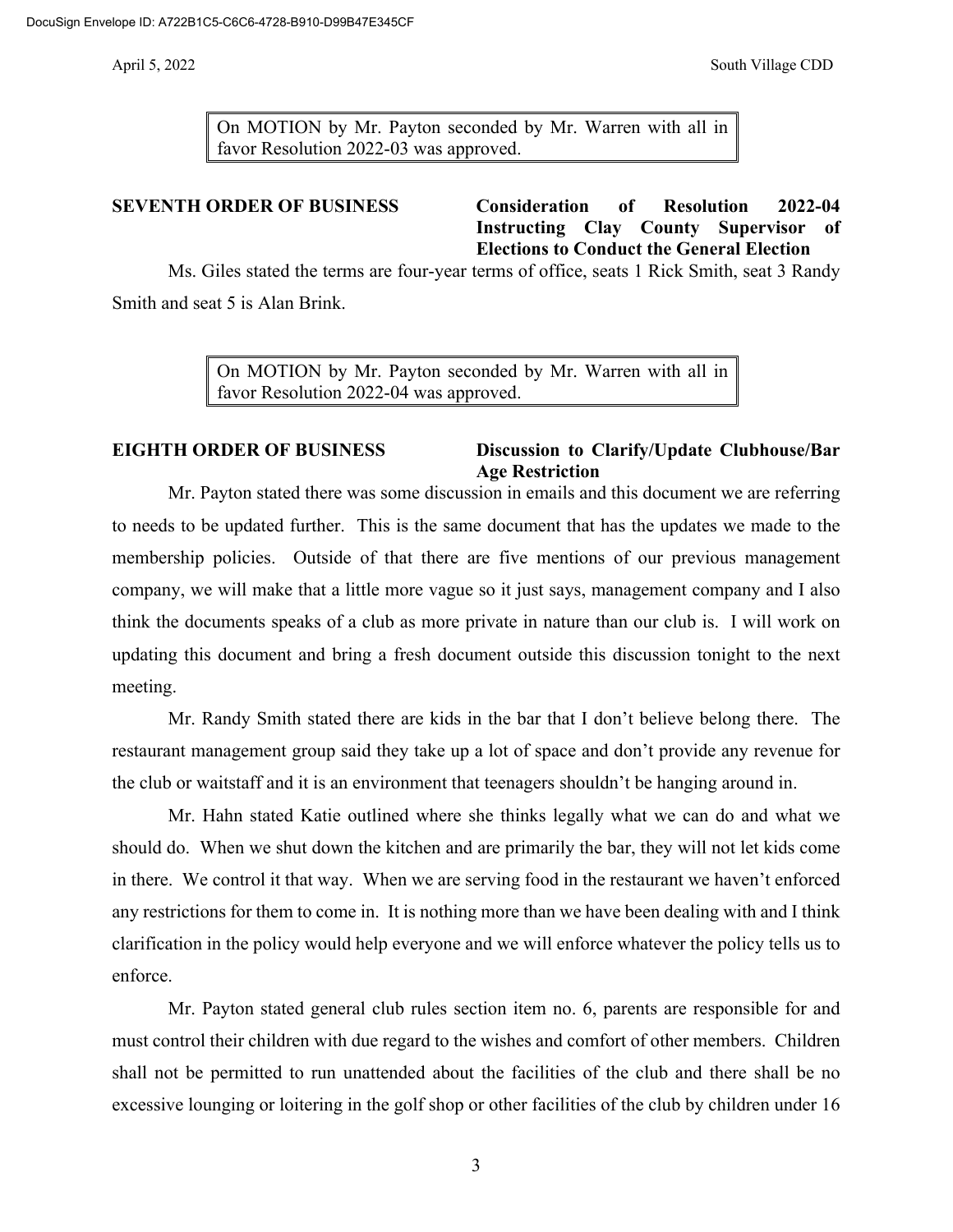years of age. This would cover if you have a group of kids just hanging out. You are running a restaurant and I think you can ask people to leave. There is another section that is titled, children, children under 16 years of age are permitted in the club facilities only if accompanied by or supervised by an adult unless they are attending a specific junior event at the club. Children under the lawful drinking age are not permitted in any bar area unless accompanied by an adult. For the purposes of the document, we consider bar area to be that entire side of our restaurant that has the bar in it. We are not talking about sitting at the bar, but the bar area.

### **NINTH ORDER OF BUSINESS Staff Reports**

### **A. General Manager - Report**

Mr. Hahn reviewed the operations report that included the operations of the amenity center, athletic center, tennis facility, golf and clubhouse operations, common areas and retention ponds and landscaping and discussed proposed increases in contracts in the coming year.

### **B. District Counsel**

Ms. Buchanan stated the suspension letter did not go out, I apologize it fell of my radar and Marilee just reminded me and I circulated a draft that should go out this week.

Mr. Biagetti stated I just saw that the house in question was for sale and it is now pending to close. I'm not sure if we will still go through the process. We will keep an eye on it and monitor the membership to see any change.

Ms. Giles stated you have Katie's letter if you want to review it.

Mr. Payton stated I think we will just hold off.

#### **C. District Manager**

Ms. Giles stated over the next couple of months we will be looking for the board's guidance to prepare the budget for 2023. In our June  $7<sup>th</sup>$  meeting we will approve the budget and at our August  $9<sup>th</sup>$  meeting we will adopt the budget. After we approve the budget on June  $7<sup>th</sup>$  we can still make changes as long as the changes decrease and not increase. We can't go higher than the approved budget.

#### **D. District Engineer**

4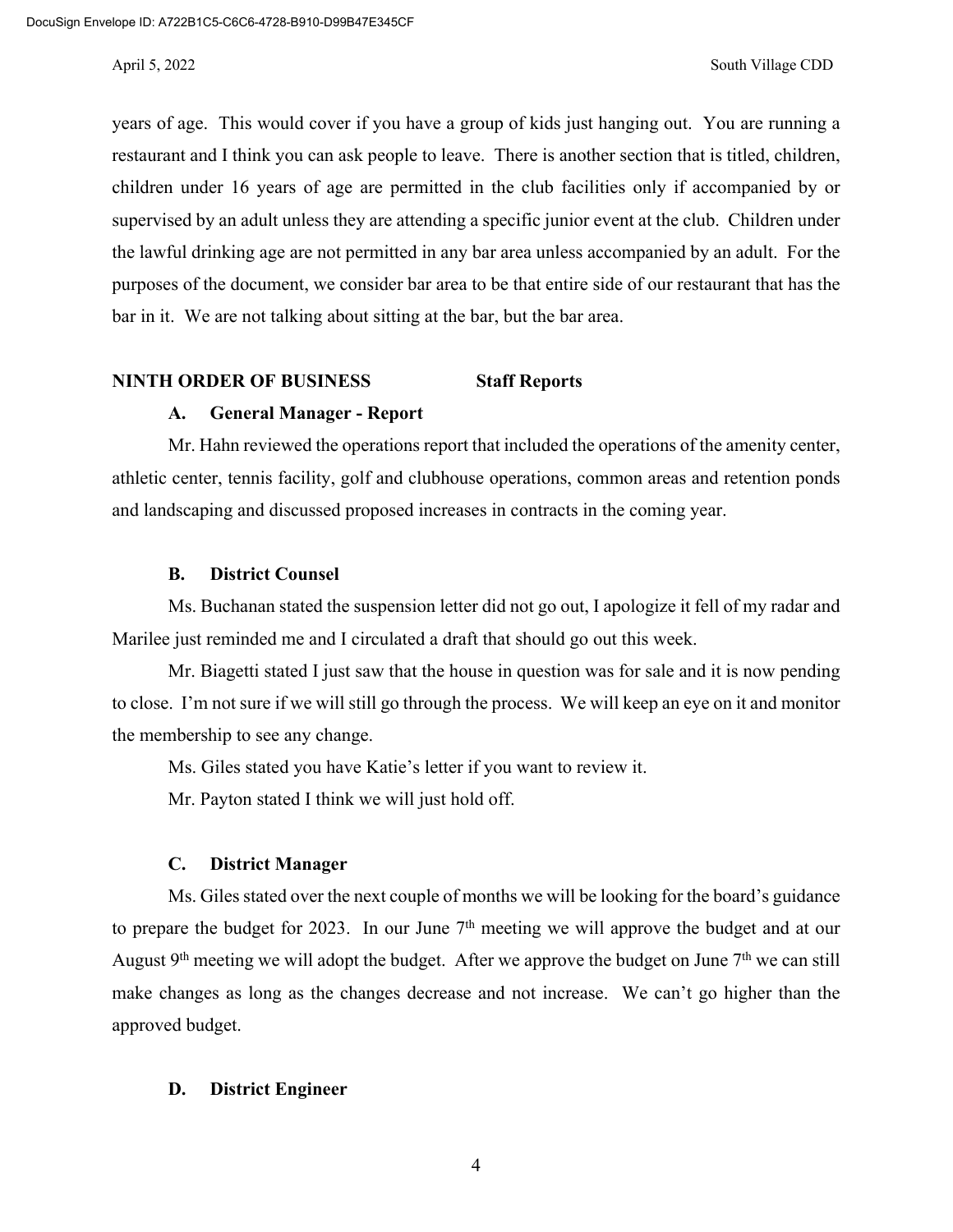Ms. Giles stated Alex is not here, but we are within the 90-day window of June  $30<sup>th</sup>$  for the stormwater needs analysis and I will follow-up with Alex on that to see what it is he needs from staff and district manager for that report.

#### **TENTH ORDER OF BUSINESS Supervisor's Requests**

The following items were brought up: booking too many golf tournaments on Fridays and on Saturday mornings, trainers giving lessons on the tennis court and leaving weights behind, drainage issue behind homes on 2, 3 and 6, kids on the golf course, instead of cutting restaurant hours look into things that will increase revenues on a Friday night with special menus, music, etc., kids were pretty bad during spring break and will be worse in summer, make sure we are enforcing policies when we can to try to curb behavior in our facilities.

#### **ELEVENTH ORDER OF BUSINESS Audience Comments**

Additional items were brought up: the sheriff is willing to enforce trespassing on the golf course and we should publicize to the residents that they can download an app, take a picture of trespassers and it goes to the sheriff's office, multiple parks not being used is it possible to sell them, certain green space must be set aside, calendar listing major golf events, potential increase in taxes and assessments and overgrown shrubs behind houses on Tynes Boulevard.

### **TWELFTH ORDER OF BUSINESS Financial Reports**

**A. Balance Sheet as of February 28, 2022 and Statement of Revenues and Expenses for the Period Ending February 20, 2022**

The balance sheet and income statement were included as part of the agenda package.

### **B. Assessment Receipt Schedule**

The assessment receipt Schedule was included as part of the agenda package.

## **C. Approval of Check Register**

On MOTION by Mr. Payton seconded by Mr. Warren with all in favor the check register was approved.